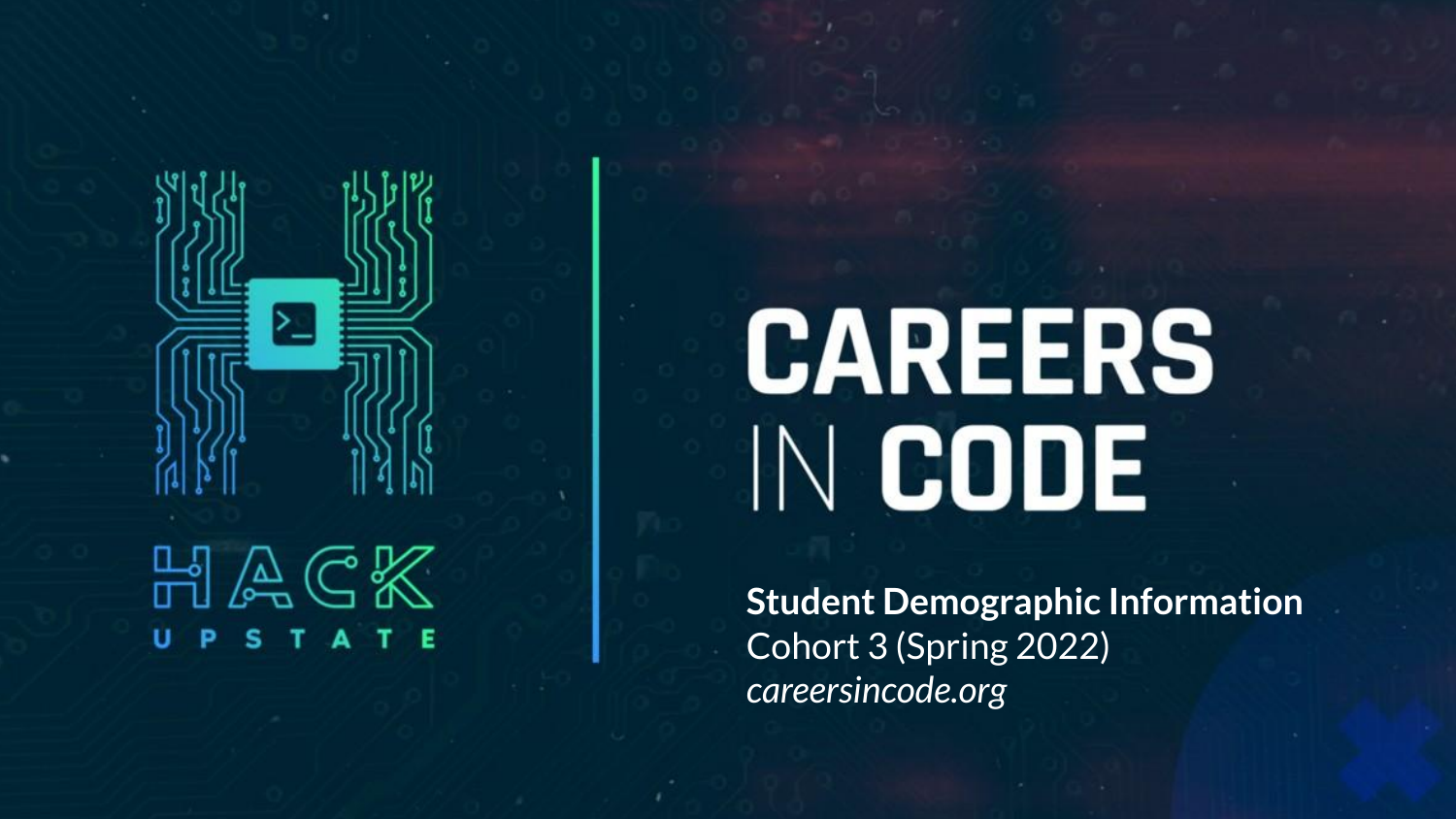# Hack Upstate's mission is to Advance Upstate New York's Technology Community.



careersincode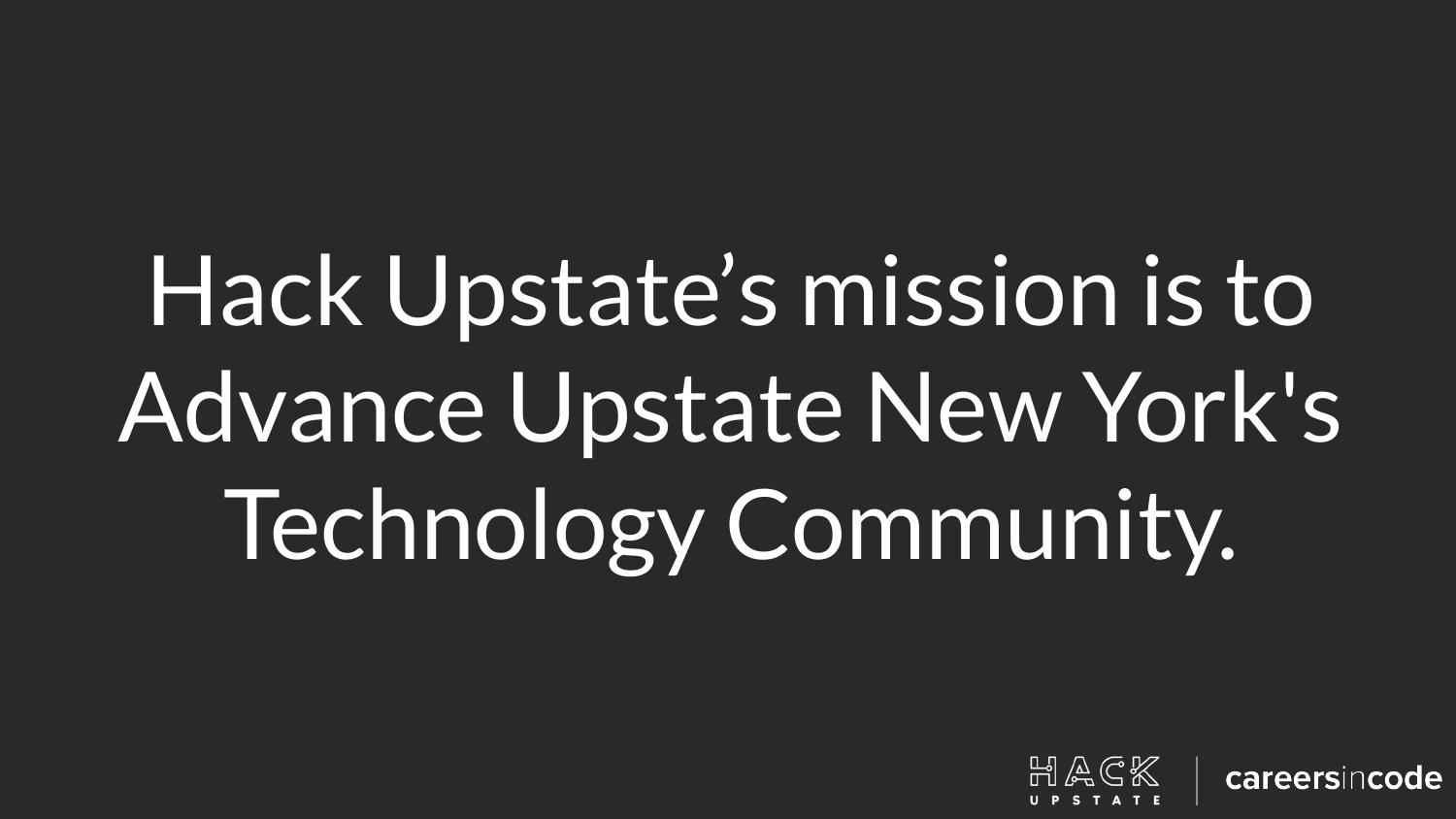### **Careers in Code.**

- We provide students fighting poverty with the technical skills they need to **obtain internships and entry level software development jobs** with local and remote employers after 24 weeks of instruction.
- We help grow the **regional software engineering talent pool.**

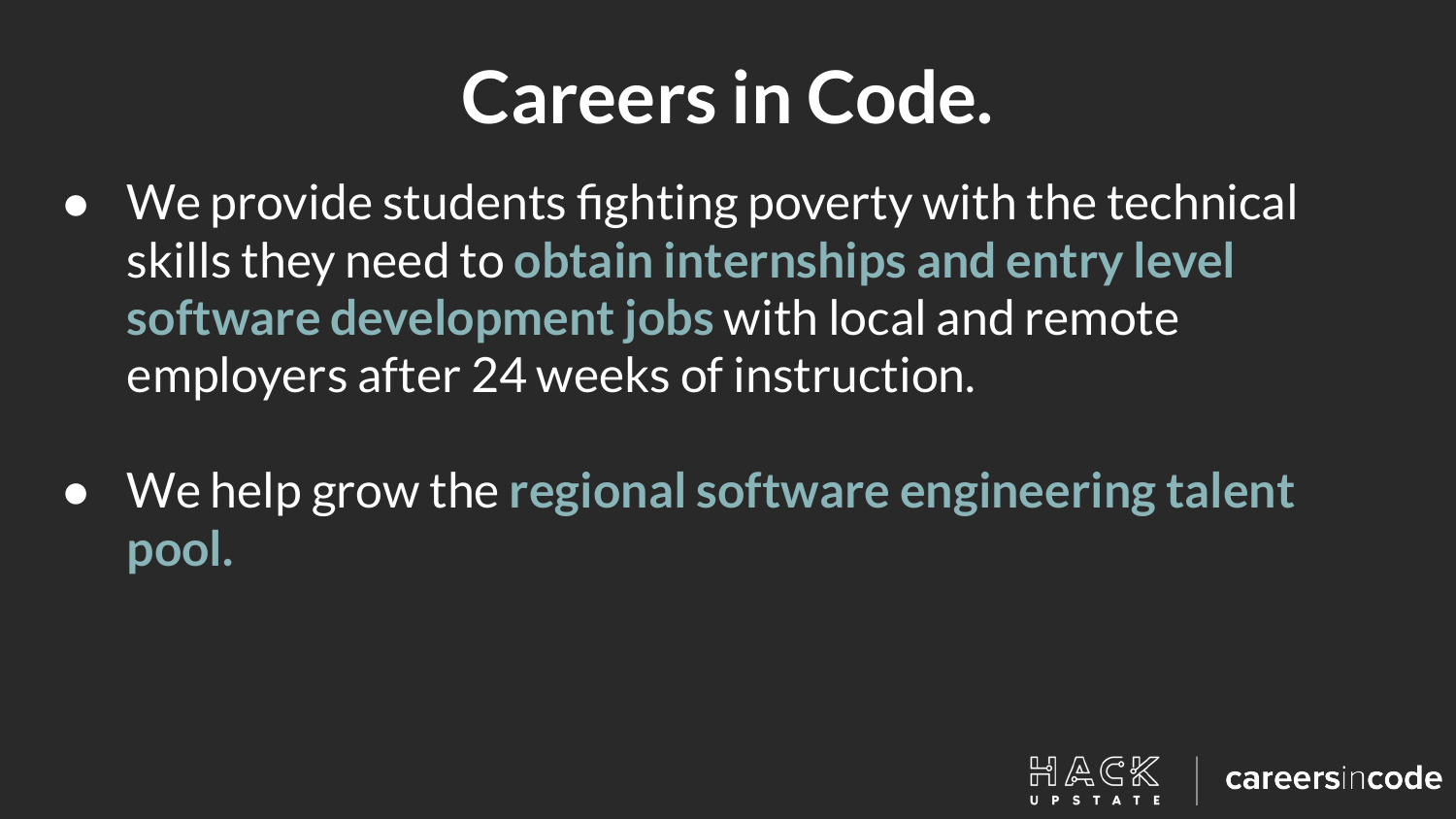# **About This Report**

This report includes data regarding 15 students who have been admitted into our third cohort of Careers in Code. The demographic data we've collected and aggregated from our students includes:

- Age
- **Gender**
- Race
- Residing City
- Employment Status
- Enrollment Option
- Household Income/Info
- **Highest Level of Education**
- **Coding Experience**



careersincode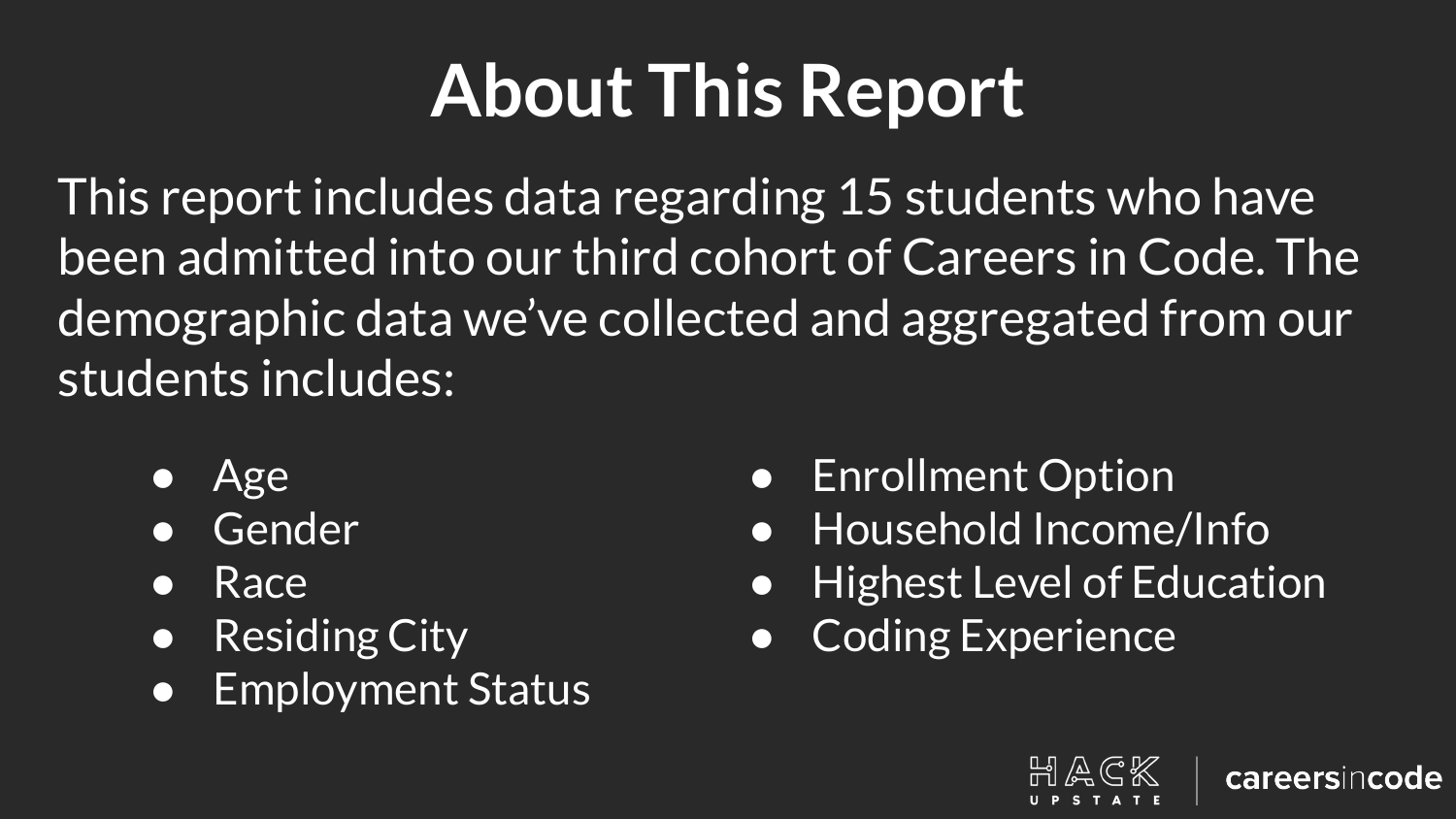



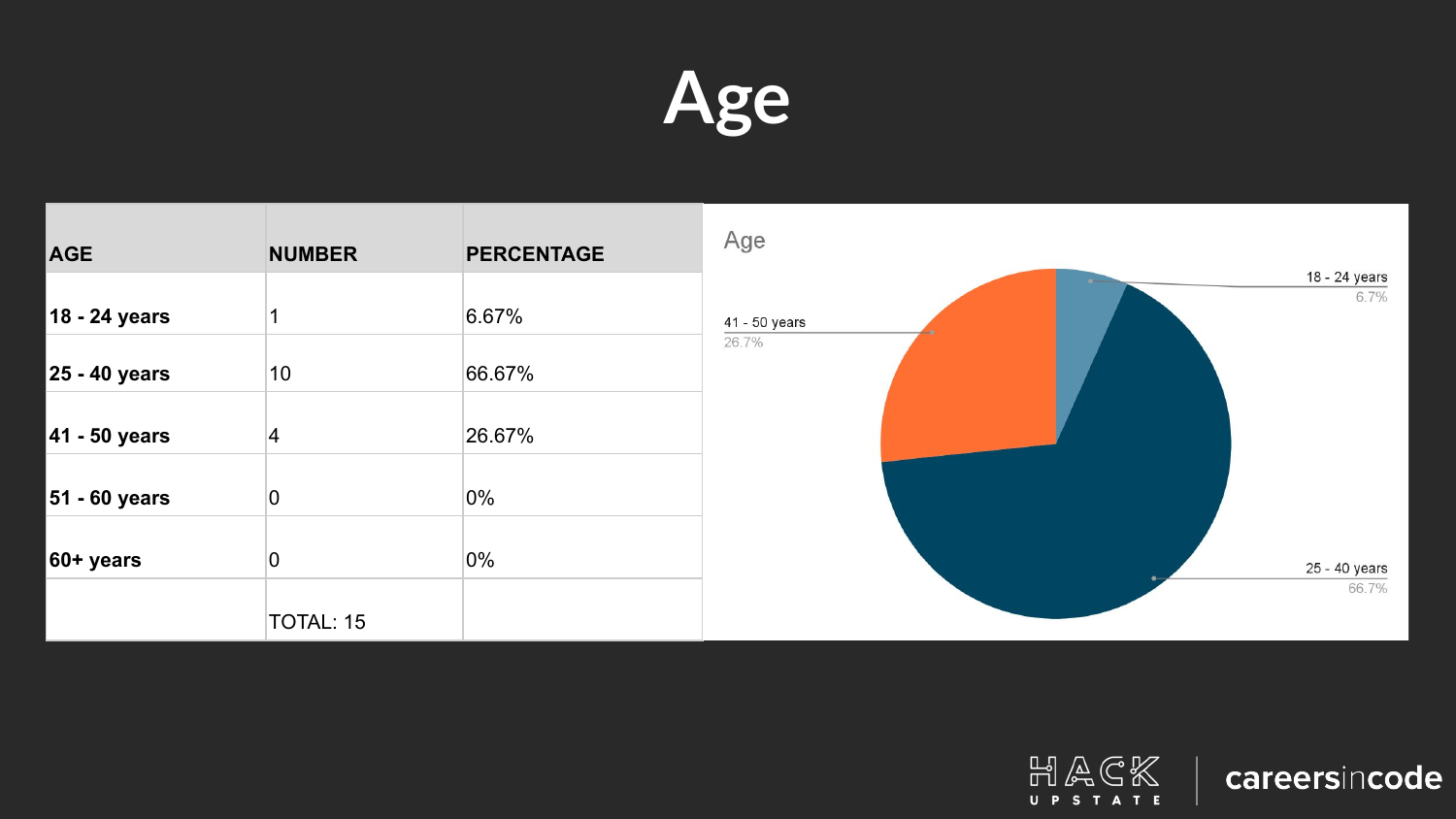#### **Gender**



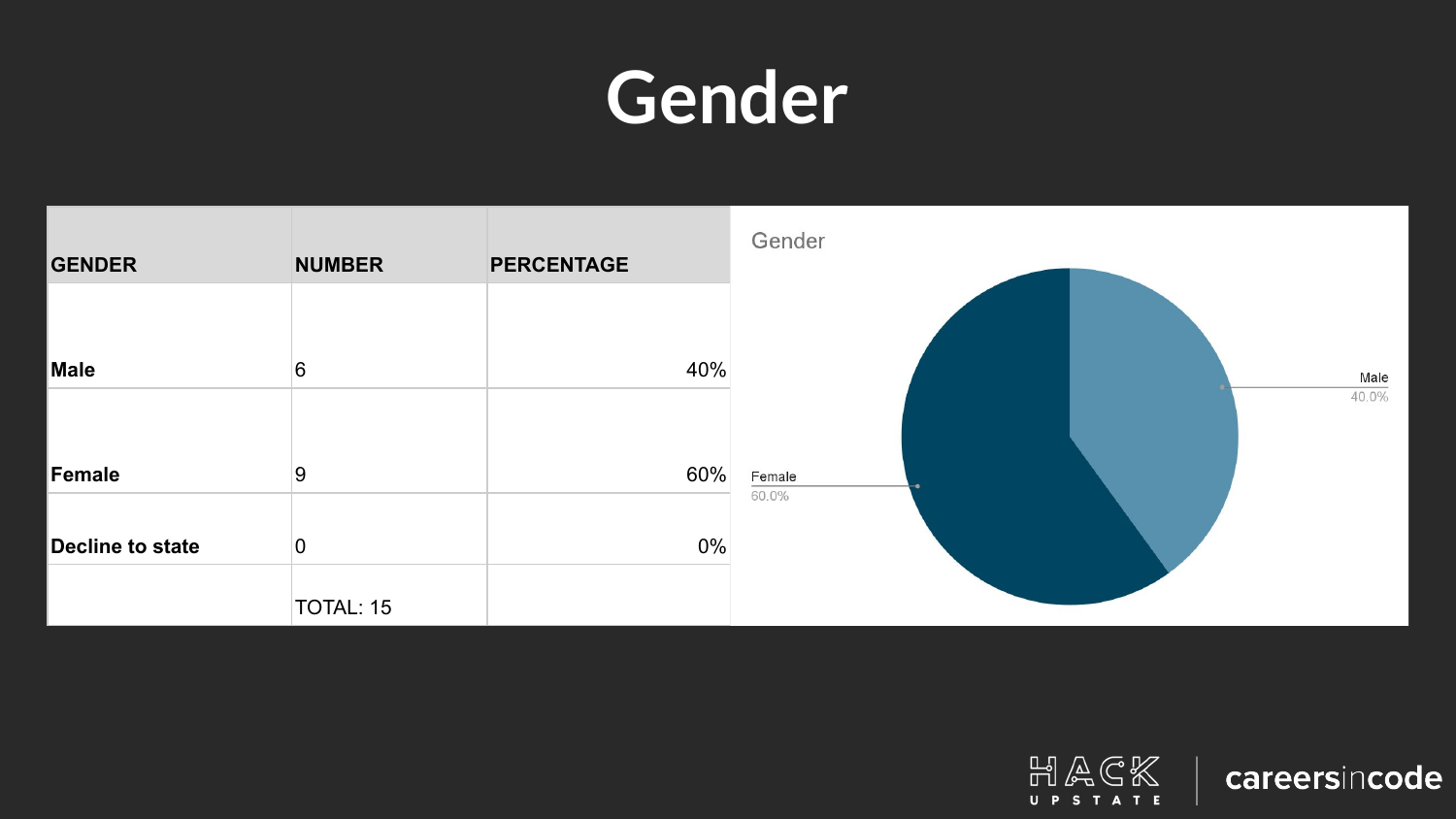#### **Race/Ethnicity**



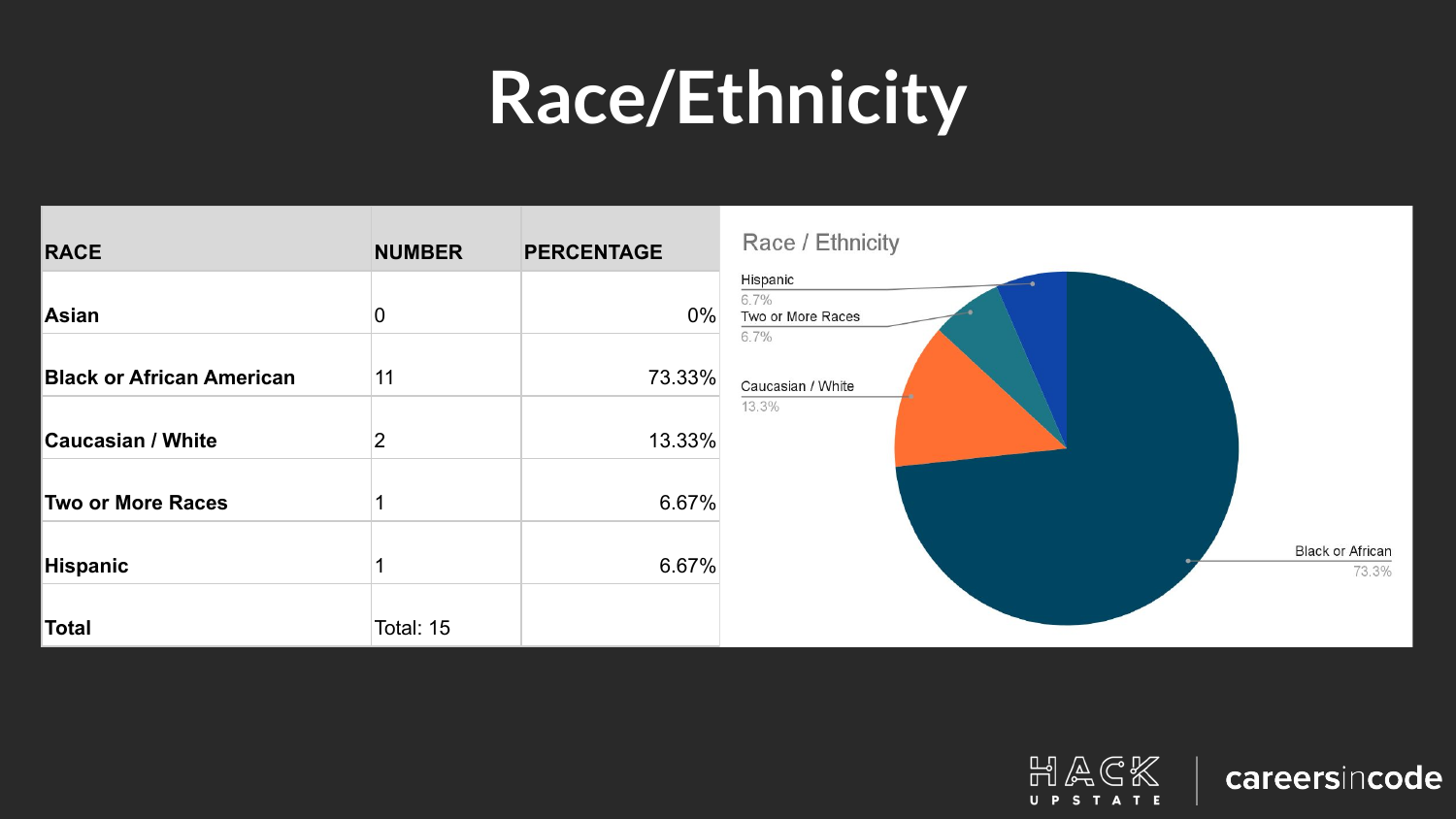# **Residing City**



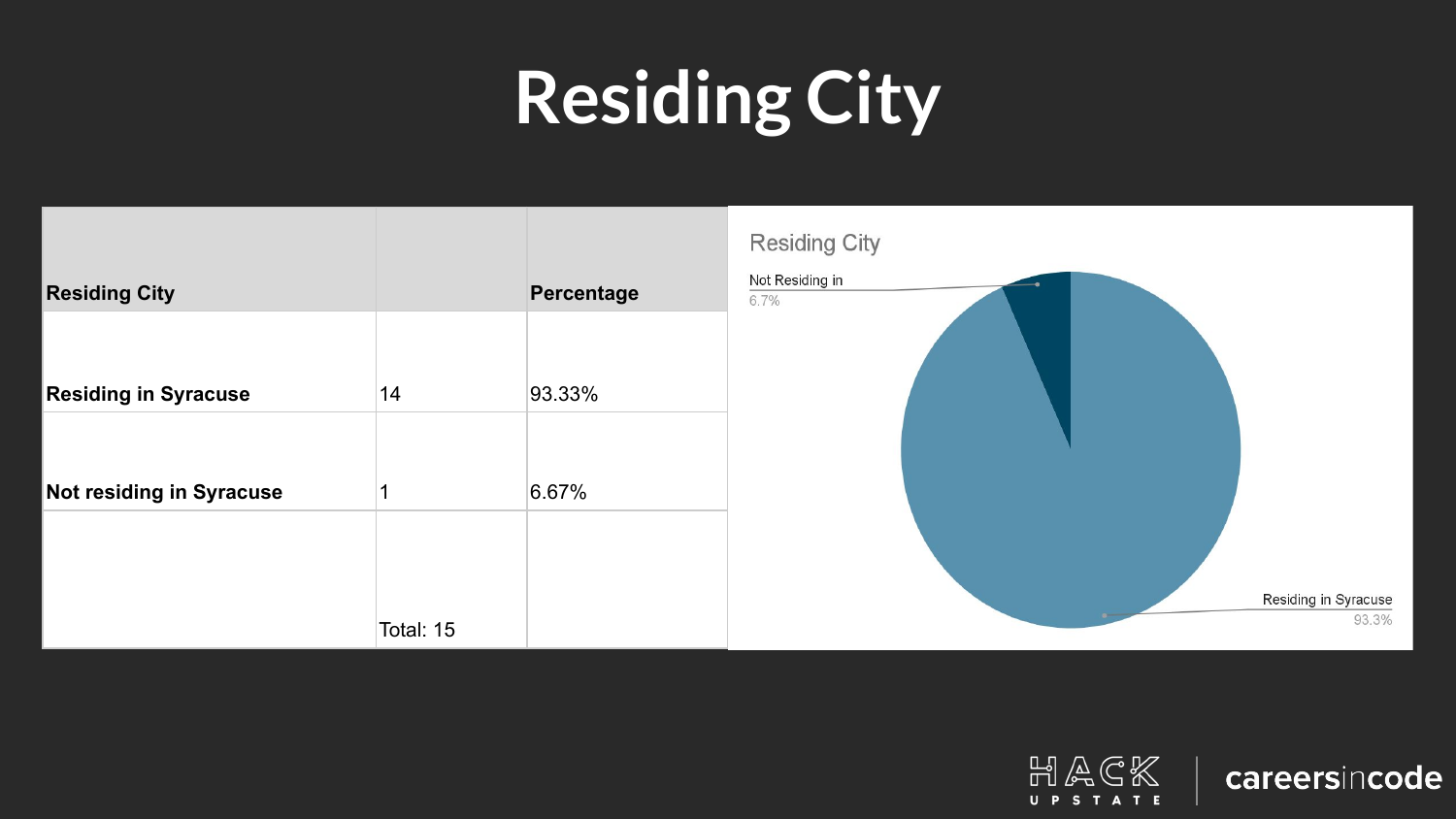#### **Employment Status**



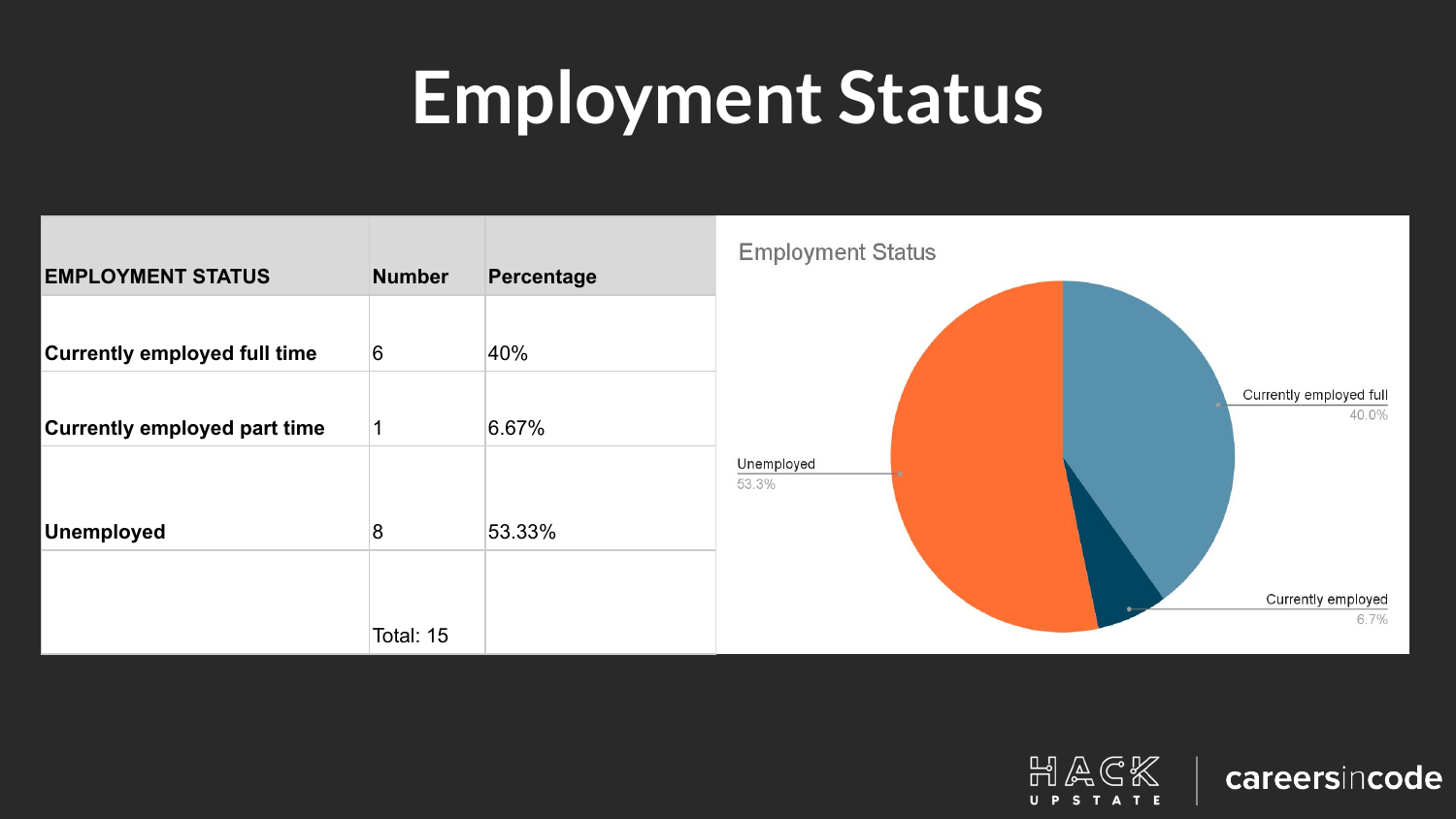#### **Enrollment Option**



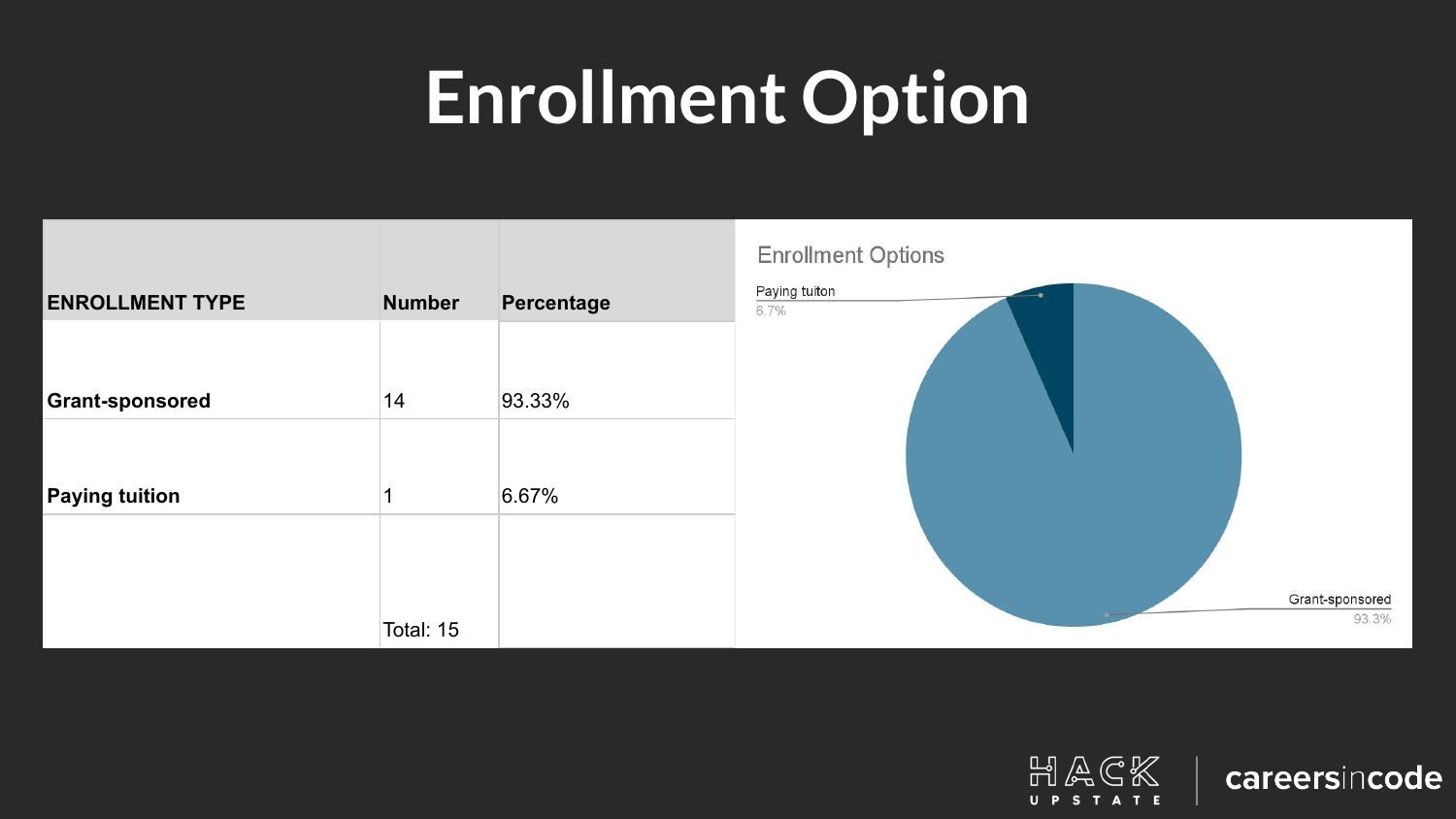#### **Household Information**



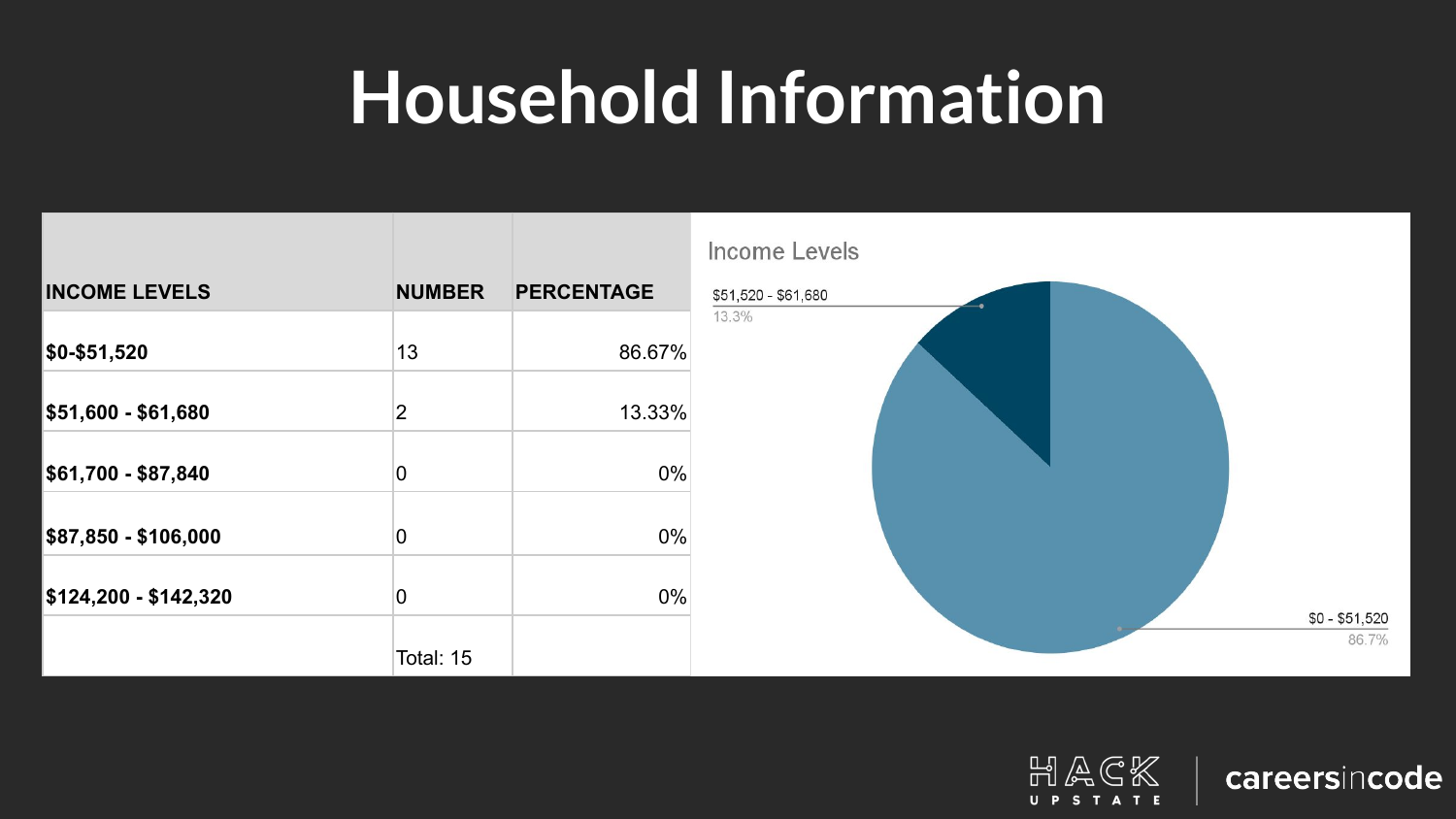#### **Household Members**



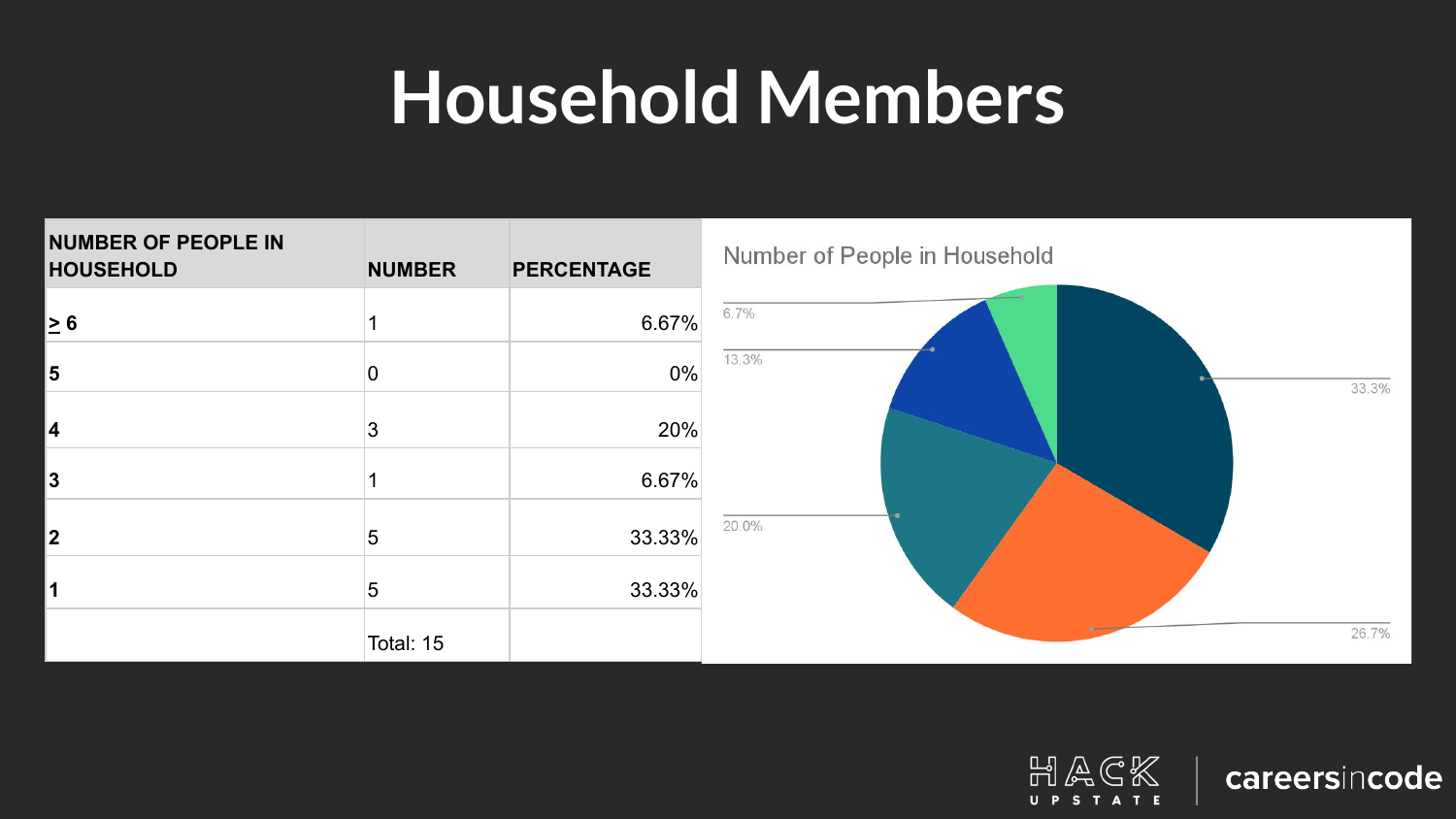### **Highest Level of Education**





careersincode